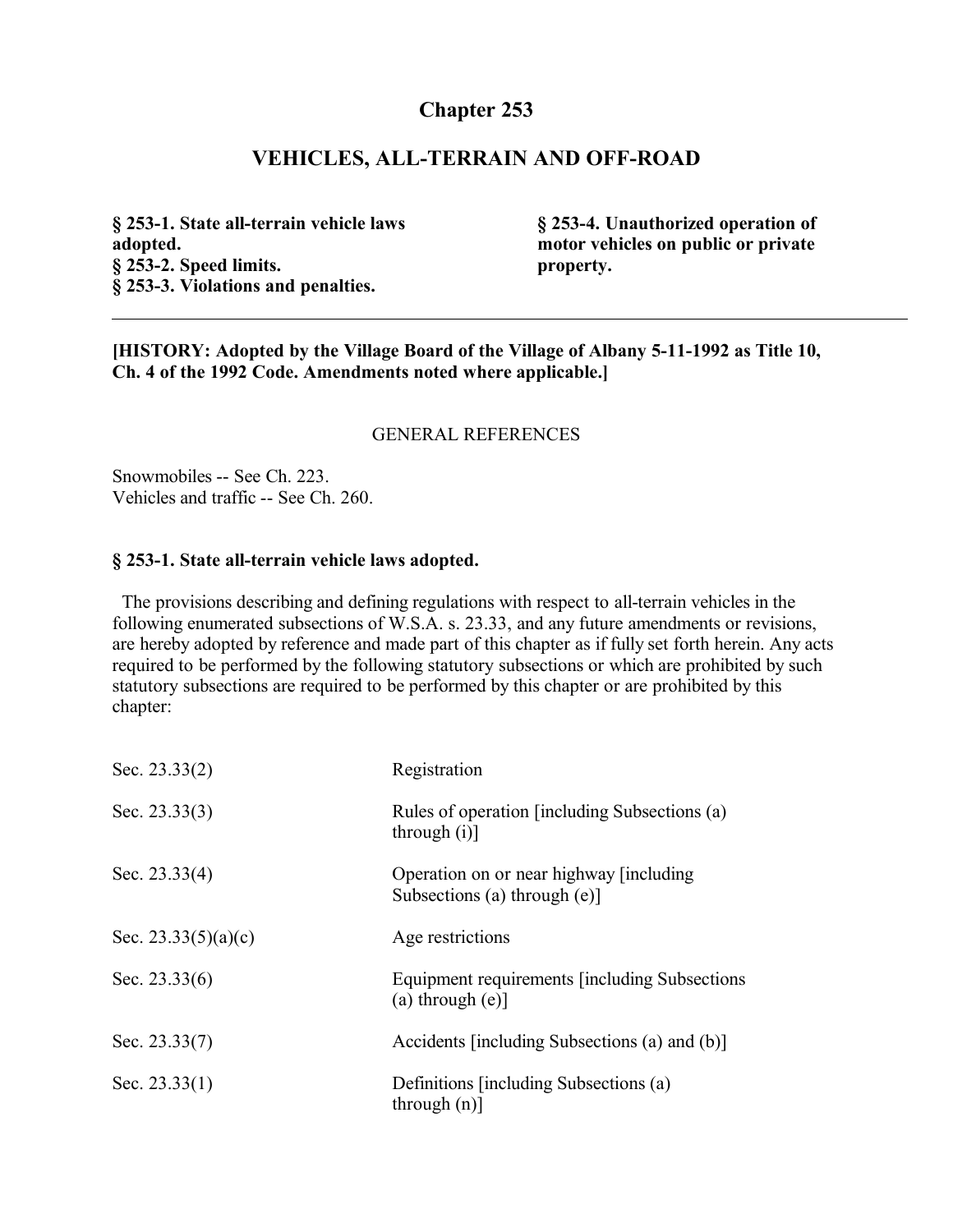### **§ 253-2. Speed limits.**

 No person shall operate an all-terrain vehicle within the village, except on an all-terrain vehicle route established by resolution of the Village Board. No person shall operate any all-terrain vehicle within the Village of Albany at a speed in excess of 10 miles per hour. No person may operate an all-terrain vehicle on the designated access route within the Village of Albany at a speed in excess of five miles per hour.

## **§ 253-3. Violations and penalties.**

 Violation of this chapter shall be punishable by a forfeiture and enforced pursuant to §§ 223-10 and 223-11.

## **§ 253-4. Unauthorized operation of motor vehicles on public or private property.**

A. Purpose.

(1) The unauthorized off-road operation of motor vehicles has resulted in serious damage to public and private lands, including damage or destruction of vegetation, animal life and improvement to the lands.

(2) The unauthorized off-road operation of motor vehicles has resulted in the permanent scarring of land and an increase in both erosion and air pollution.

(3) The unauthorized off-road operation of motor vehicles has resulted in collisions and near collisions threatening the life and safety of the operators of such vehicles as well as of other persons.

(4) The unauthorized off-road operation of motor vehicles has resulted in a loss of the privacy, quietude and serenity to which the owners and users of land are rightfully entitled.

B. Definitions. For purposes of this section, the terms below shall be defined as follows:

MOTOR VEHICLE -- Any vehicle which is self-propelled, and shall include but not be limited to automobiles, trucks, jeeps, vans, motorcycles, motorbikes, go-karts, motorized three-wheeled vehicles, all-terrain vehicles, mopeds, snowmobiles, dune buggies and tractors. Motor vehicle shall not mean any airplane, railroad train, boat, wheelchair or bicycle. A vehicle which would otherwise be defined as a motor vehicle under this section shall not be so defined while:

(1) It is being operated solely for the purpose of construction or maintenance of an improvement to land or solely for access to construction or maintenance sites, provided that such operation is by persons having legitimate business on such lands or sites.

(2) It is being operated by or at the direction of public employees or utility company employees as part of their employment duties.

(3) It is being operated by the holder of an easement or right of access on or over the land on which operation is occurring or the holder's employees or agents.